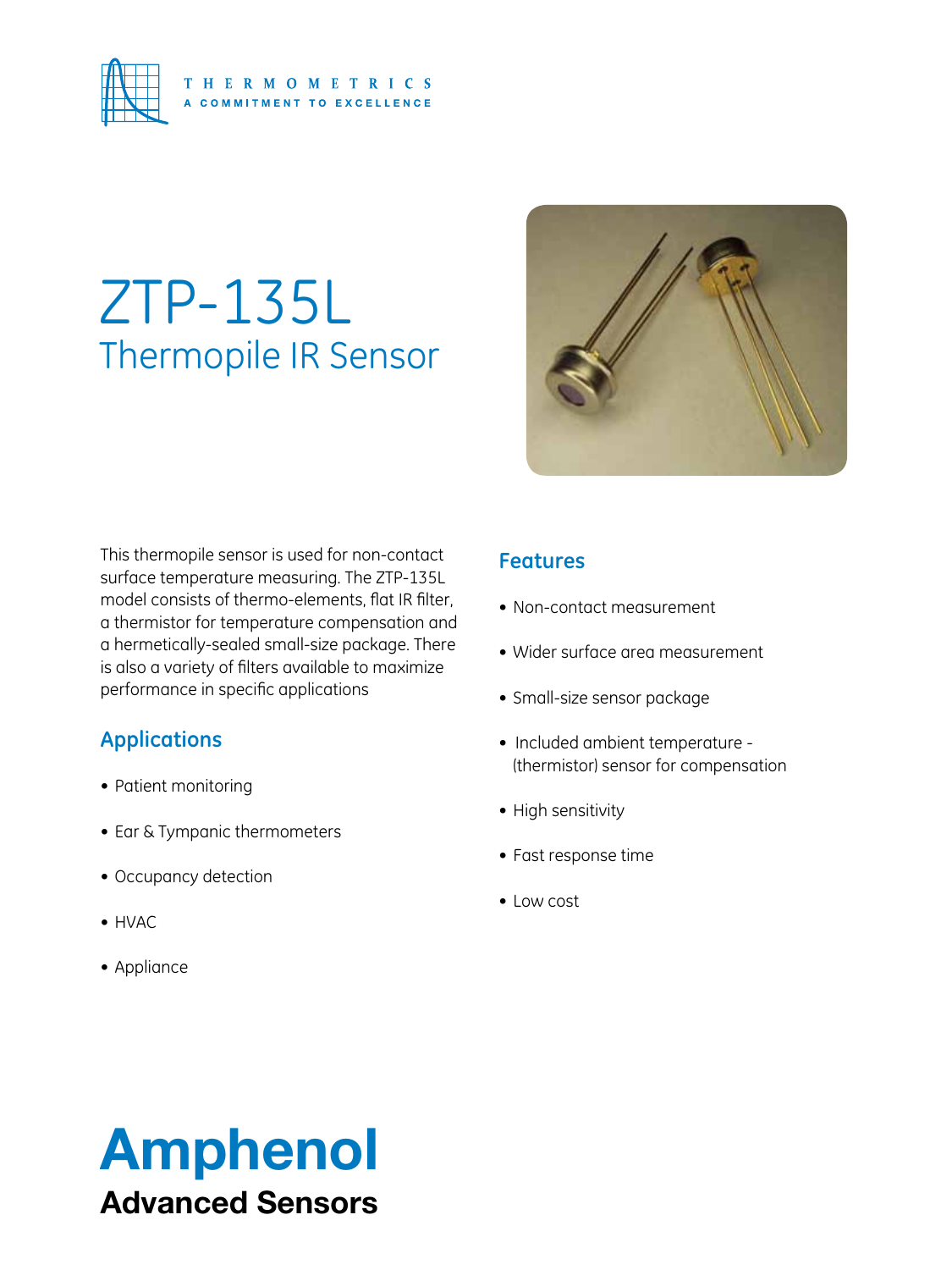## **Specifications**

### **Thermopile Chip**

| <b>Parameter</b>       |     | <b>Limits</b>    |            |                 | <b>Condition</b> |
|------------------------|-----|------------------|------------|-----------------|------------------|
|                        | Min | <b>Typ</b>       | <b>Max</b> |                 |                  |
| Chip Size              |     | $1.8 \times 1.8$ |            | mm <sup>2</sup> |                  |
| Diaphragm Size         |     | $1.4 \times 1.4$ |            | mm <sup>2</sup> |                  |
| <b>Active Area</b>     |     | $0.7 \times 0.7$ |            | mm <sup>2</sup> |                  |
| Internal<br>Resistance | 42  | 60               | 78         | $k\Omega$       | $25^{\circ}$ C   |
| Resistance T.C         |     |                  | 0.12       | %/ $^{\circ}$ C |                  |
| Responsivity           | 42  | 58               | 78         | V/W             | 500K, 1 Hz       |
| Responsivity T.C       |     | $-0.10$          |            | %/ $^{\circ}$ C |                  |
| Noise Voltage          |     | 32               |            | nV rms          | R.M.S., 25°C     |
| <b>NEP</b>             |     | 0.55             |            | $nW/Hz^{1/2}$   | 500K, 1 Hz       |
| Detectivity            |     | 1.27 E08         |            | $cmHz^{1/2}/W$  | 500K, 1 Hz       |
| <b>Time Constant</b>   |     | 25               |            | ms              |                  |

| T ambient (° C) | Rmin ( $k\Omega$ ) | Rcent ( $k\Omega$ ) | <b>Rmax (k</b> $\Omega$ ) |
|-----------------|--------------------|---------------------|---------------------------|
| $-20$           | 840.0              | 875.5               | 911.6                     |
| $-15$           | 657.2              | 684.0               | 711.4                     |
| $-10$           | 512.6              | 532.9               | 553.5                     |
| -5              | 399.8              | 415.1               | 430.6                     |
| 0               | 312.2              | 323.8               | 335.5                     |
| 5               | 244.7              | 253.4               | 262.2                     |
| 10              | 192.6              | 199.2               | 205.9                     |
| 15              | 152.3              | 157.4               | 162.5                     |
| 20              | 121.2              | 125.1               | 129.0                     |
| 25              | 97.00              | 100.0               | 103.0                     |
| 30              | 77.95              | 80.44               | 82.95                     |
| 35              | 63.03              | 65.12               | 67.21                     |
| 40              | 51.27              | 53.03               | 54.79                     |
| 45              | 41.96              | 43.44               | 44.93                     |
| 50              | 34.54              | 35.79               | 37.05                     |
| 55              | 28.58              | 29.64               | 30.72                     |
| 60              | 23.77              | 24.68               | 25.60                     |
| 65              | 19.87              | 20.64               | 21.43                     |
| 70              | 16.68              | 17.35               | 18.02                     |
| 75              | 14.06              | 14.64               | 15.22                     |
| 80              | 11.90              | 12.40               | 12.90                     |
| 85              | 10.11              | 10.54               | 10.98                     |
| 90              | 8.619              | 8.994               | 9.376                     |
| 95              | 7.373              | 7.699               | 8.032                     |
| 100             | 6.327              | 6.611               | 6.903                     |

### **Thermistor for Temperature Compensation**

| Parameter    |      | <b>Limits</b> |            | <b>Units</b> | Condition                         |
|--------------|------|---------------|------------|--------------|-----------------------------------|
|              | Min  | Typ           | <b>Max</b> |              |                                   |
| Resistance   | 97   | 100           | 103        | kΩ           | Tol.:3%, @25°C                    |
| Beta - Value | 3920 | 3960          | 4000       | К            | Tol.: 1%, Defined<br>at 25°C/50°C |

#### **Absolute Maximum Ratings**

**Operating Temperature** -20°C ~ 100°C

**Storage Temperature** -40°C ~ 120°C

#### **Thermistor Resistance (R-T Table)**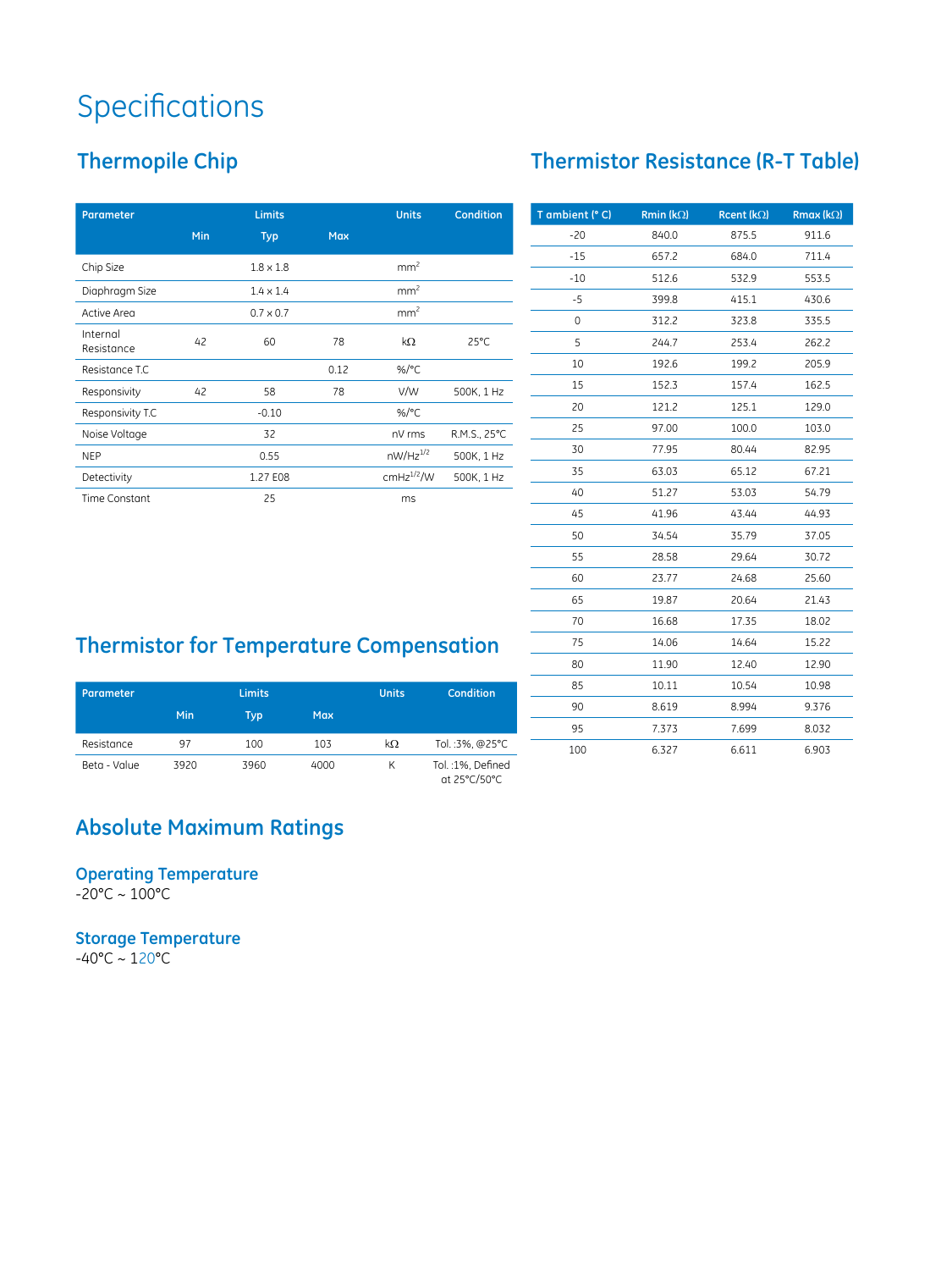

## Sensitivity Field of View



## Filter Transmission Data